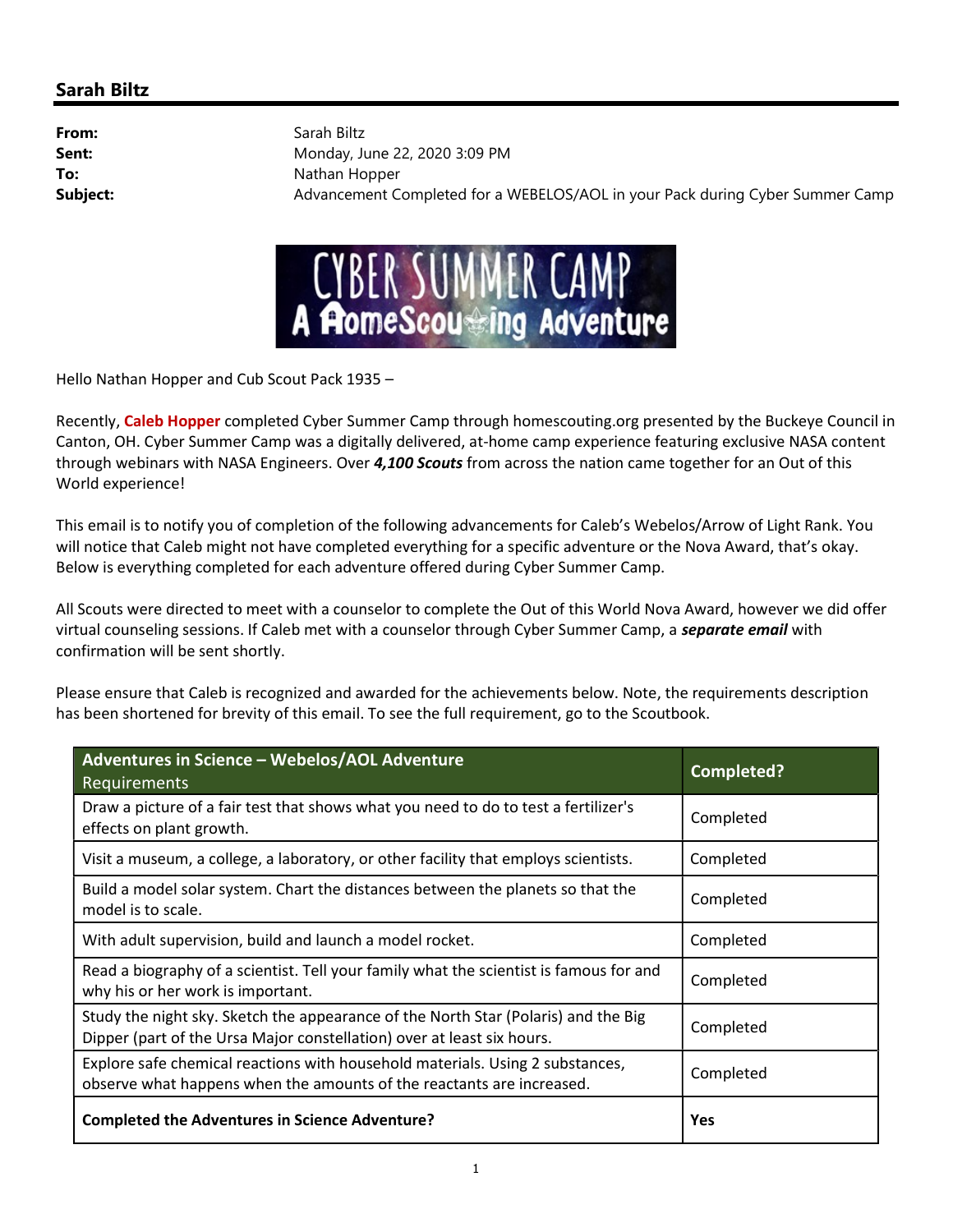| Engineer - Webelos/AOL Adventure<br>Requirements                                                                                                                                           | <b>Completed?</b>                                 |
|--------------------------------------------------------------------------------------------------------------------------------------------------------------------------------------------|---------------------------------------------------|
| Pick one type of engineer. With the help of the virtual campground, the Launch Pad,<br>and NASA webinars, discover three things an engineer does. Share your findings with<br>your family. | Completed                                         |
| Learn to follow engineering design principles by doing the following:                                                                                                                      |                                                   |
| Examine a set of blueprints or specifications. Using these as a model, prepare<br>$\bullet$<br>your own set of blueprints or specifications to design a project.                           | Completed                                         |
| Using the blueprints or specifications from your own design, complete your<br>$\bullet$<br>project. Your project may be something useful or something fun.                                 | Completed                                         |
| Share your project with other members of your family.                                                                                                                                      | Completed                                         |
| Explore other fields of engineering and how they have helped form our past,<br>$\bullet$<br>present, and future.                                                                           | Completed                                         |
| Pick and do two projects using the engineering skills you have learned. Share<br>$\bullet$<br>your projects with your family, and also exhibit them at a pack meeting if you<br>can!       | Completed                                         |
| Examine a set of blueprints or specifications. Using these as a model, prepare<br>$\bullet$<br>your own set of blueprints or specifications to design a project.                           | Completed                                         |
| <b>Completed the Engineer Adventure?</b>                                                                                                                                                   | Yes                                               |
| <b>Out of this World Nova Award</b><br>Requirements                                                                                                                                        | <b>Completed?</b>                                 |
| Read articles or watch videos of space exploration, space, planets for a total of 1<br>hour                                                                                                | Completed                                         |
| Complete 1 adventure from above (Engineering or Adventures in Science)                                                                                                                     | Completed                                         |
| Have a star party with your family and find 5 different constellations and draw them                                                                                                       | Completed                                         |
| Visit a place where space science is being done                                                                                                                                            | Completed                                         |
| Complete one of the following:                                                                                                                                                             |                                                   |
| Design a model Mars rover that would be useful to explore the planet's surface                                                                                                             | Completed                                         |
| Design an inhabited base located on Mars or the moon                                                                                                                                       | Completed                                         |
| Investigate and make models or diagrams of solar and lunar eclipses                                                                                                                        | Completed                                         |
| Explain how "revolution," or "orbit," compares with "rotation" when talking<br>٠<br>about planets and the solar system                                                                     | Completed                                         |
| Meet with a Nova Counselor to discuss what you've learned.                                                                                                                                 | Yes - A Cyber Summer<br><b>Camp Counselor</b>     |
| Completed the Out of this World Nova Award?                                                                                                                                                | <b>Based on meeting with a</b><br>counselor above |